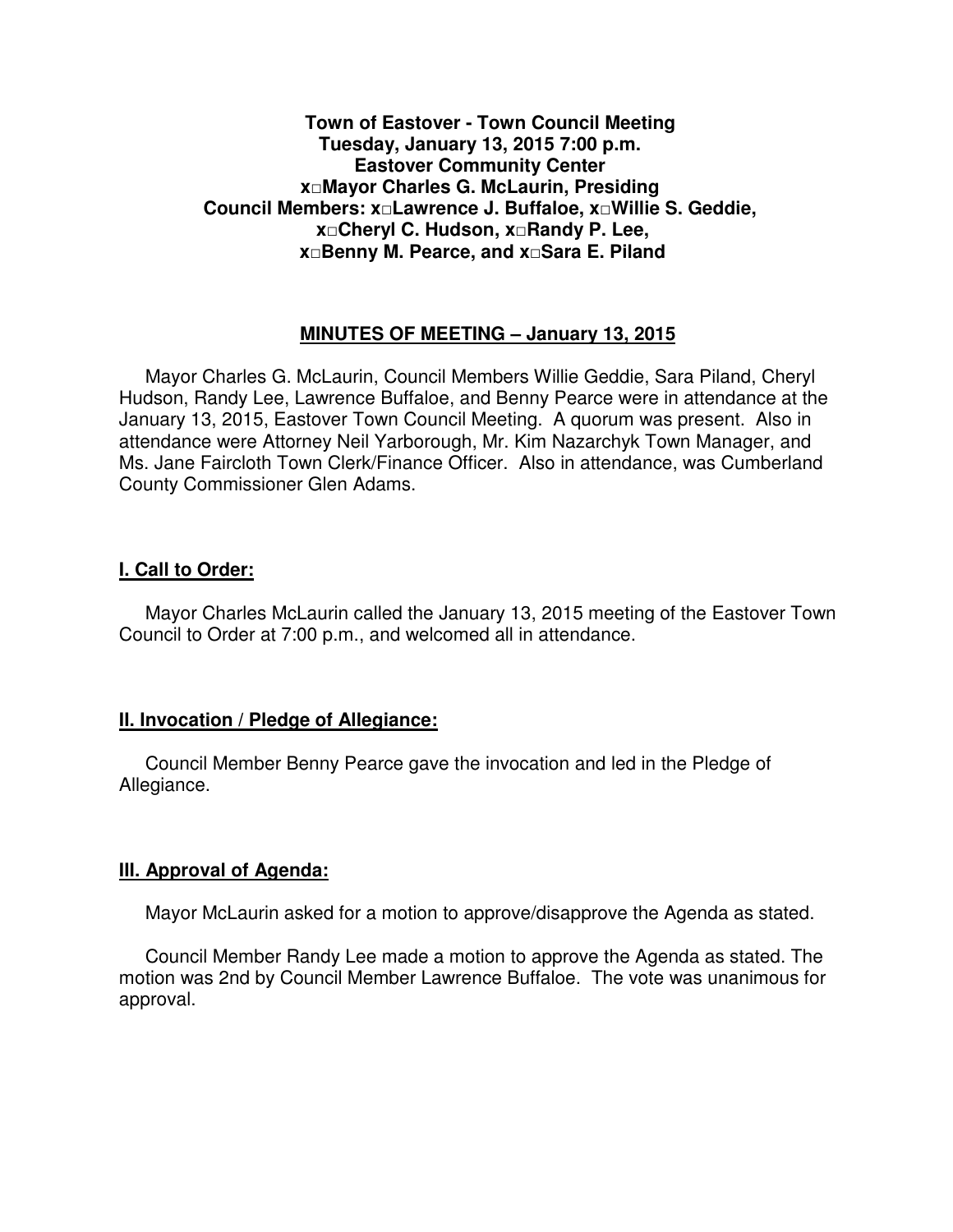## **IV. Public Comments:**

No public speakers.

# **V. Consent Agenda:**

 Mayor McLaurin asked for a motion to approve/disapprove the Consent Agenda as stated.

 Council Member Sara Piland made a motion to approve the Consent Agenda as so stated. The motion was 2<sup>nd</sup> by Council Member Cheryl Hudson. The vote was unanimous for approval.

# **VI. Discussion Agenda:**

# **Agenda Item #1:**

 **PUBLIC HEARING CASE P15-03. REVISION AND AMENDMENT TO THE COUNTY ORDINANCE, ARTICLE IV, ENTITLED PERMITTED, CONDITIONAL, AND SPECIAL USES BY AMENDING SECTION 403. USE MATRIX, FOOTNOTE NUMBER 6 AS ADOPTED BY THE TOWN OF EASTOVER AND APPLICABLE ONLY TO THOSE PROPERTIES WITHIN THE EASTOVER CORPORATE LIMITS, BY CLARIFYING THAT RESIDENTIAL DEVELOPMENTS LOCATED ON FIVE ACRES OR LESS WITH A MINIMUM OF TWO EXISTING DWELLINGS CAN BE SUBMITTED FOR CONDITIONAL ZONING APPROVAL AS A ZERO LOT LINE DEVELOPMENT WITHOUT COMPLYING WITH THE PROVISIONS OF ARTICLE VIII, DENSITY DEVELOPMENT-CONDITIONAL ZONING DISTRICT. (EASTOVER)** 

Mayor McLaurin stated I now **OPEN the Public Hearing** on Case P15-03.

 Mayor McLaurin turned the presentation of the Case to Mr. Matt Rooney from the Cumberland County Planning and Inspections Department.

 Mr. Rooney briefed the Council on Case P15-03. He stated that the Use Matrix, Footnote 6 as adopted by the Town of Eastover is applicable only to those properties within the Eastover corporate limits. He stated that this clarifies residential that residential developments located on five acres or less with a minimum of two existing dwellings can be submitted for Conditional Zoning as a zero lot line development without complying with provision of Article VIII, Density Development-Conditional Zoning District.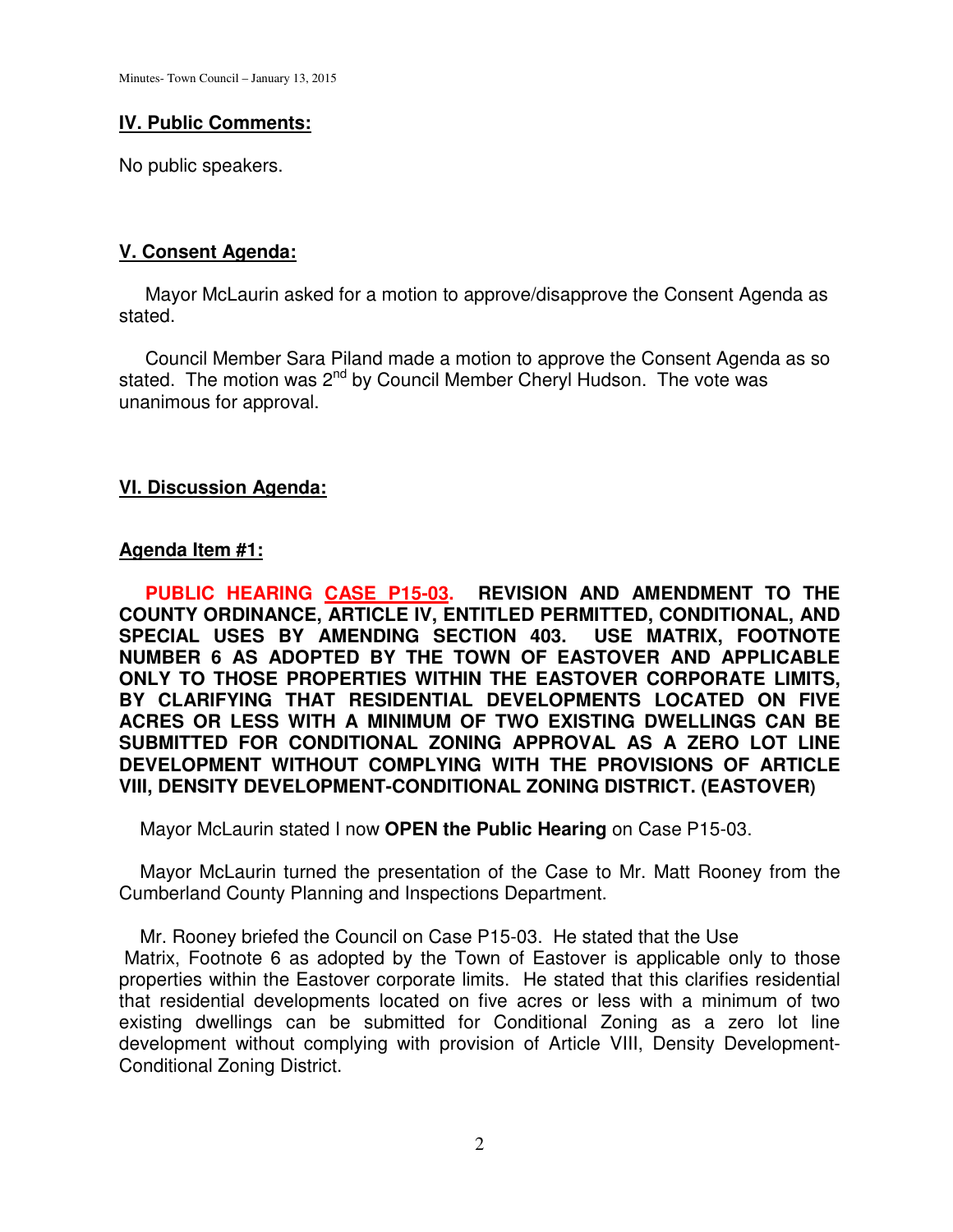Mr. Rooney stated that developers must preserve open space and rural character. He said that the Cumberland County Joint Planning Board recommends approval of Case No. P15-03. Mr. Rooney also stated that the Planning Board finds that approval of the text amendment in Case No. P15-03 is consistent with the adopted comprehensive plan designated as the 2030 Growth Vision Plan.

 Mayor McLaurin asked if there were any discussion or questions on the Case No P15-03 by the Council.

Mayor McLaurin asked for a vote to CLOSE the Public Hearing.

 Council Member Sara Piland Made a motion to close the Public Hearing on Case No. P15-03. Council Member Cheryl Hudson  $2^{nd}$  the motion. The vote was unanimous for approval.

Mayor McLaurin asked for a vote to approve or disapprove Case No. P15-03

 Council Member Sara Piland made a motion to follow the Planning Board's recommendation and approve Case No. P15-03, incorporating and approving the staff's consistency and reasonableness statements as written in their recommendation. Council Member Randy Lee 2<sup>nd</sup> the motion. The vote was unanimous for approval.

### **Agenda Item #2:**

### **CASE NO. 15-001. CONSIDERATION OF THE FAIRVIEW ON ROCK HILL, REQUEST FOR A SUBDIVISION REVIEW, COUNTY SUBDIVISION ORDINANCE; ZONING: R40; TOTAL ACREAGE: 27.24 +/-; LOCATION: 2049 ROCK HILL ROAD (SR 1835). (EASTOVER)**

Mayor McLaurin turned the briefing on Case No.15-001 to Mr. Matt Rooney.

 Mr. Matt Rooney briefed the Council and stated that the developer is requesting approval of a 17 lot residential subdivision. The proposed lots will meet the minimum 40,000 square feet requirement for the R40 residential zoning district. The subject property has a total of 1,560.00' +/- of road frontage along both sides of SR 1835 (Rock Hill Road). He stated that water will be provided by the Eastover Sanitary District and sewer will be private septic system. The zoning for this property is R40 Residential and is to be called Fairview on Rock Hill. The owner of the property is Broadwell Land Company. Mr. Rooney stated that the property exceeds the minimum acreage, and the staff has approved with the attached conditions.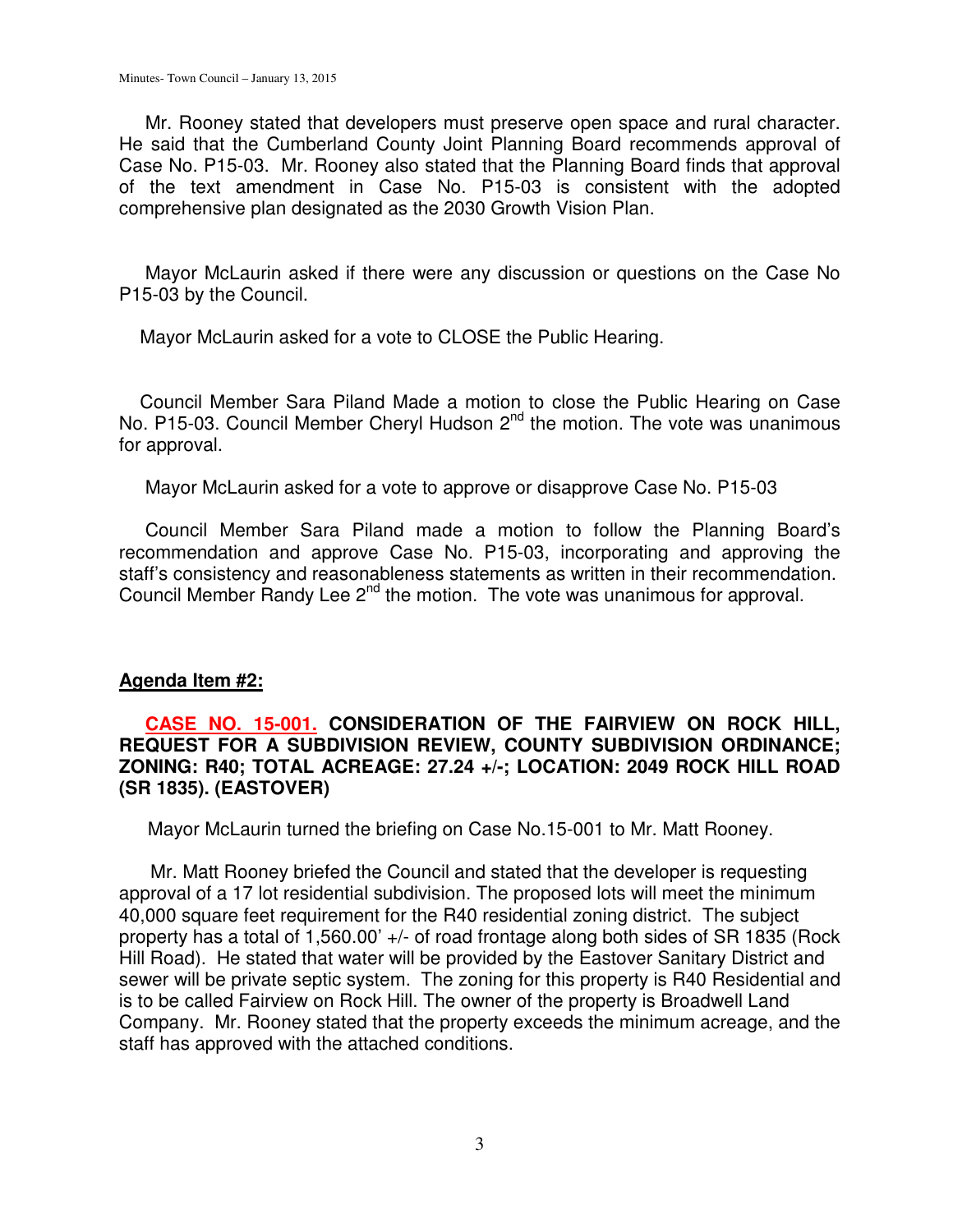Mayor McLaurin asked if there are any discussions concerning the Case presented, if not he ask for a motion to approve or disapprove Case No.15-001.

 Council Member Lawrence Buffaloe made a motion to approve Case No.15-001 with the conditions stated in the Memorandum from Cumberland County. The motion was 2<sup>nd</sup> by Council Member Cheryl Hudson. The vote was unanimous for approval.

# **Agenda Item #3:**

## **Update by Mr. Danny Matthews from the Eastover Fire Department.**

 Mr. Danny Matthews from the Eastover Fire Department gave the Council and update on the new fire rating and other items of interest. He stated that everything in Town is rated a five; anything outside a 5 mile radius is rated 9E. Mr. Matthews stated that they were 2 points from having a 4 rating due to needed training, and the need for 57 more fire hydrants. Hydrants need to be every1000 feet level.

## **Agenda Item #4:**

## **Discussion on the fence repair, or replacement at the Eastover Community Center.**

 Mr. Nazarchyk briefed the Council on Concrete Fences. He stated that the concrete fence is guaranteed for life with no repairs. The cost of the concrete fence is \$12.00 per foot installed and would have a total cost of approximately \$5,000. He stated that the fence is made in the City of Dunn, and he had driven to Dunn to see the fence. The fence comes in different colors. He stated that the posts weigh about 150 pounds, and the rails weigh 125 pounds.

 Council Member Randy Lee requested that Mr. Nazarchyk get information on the tensile strength of the concrete. Mr. Nazarchyk stated he would do so.

 Council Members Sara Piland and Cheryl Hudson stated they liked the wrought Iron fence.

 Mayor McLaurin asked how much funds was left in the Talley Woodland Park Account. Mr. Nazarchyk stated approximately \$500.00.

 The Council all agreed that the concrete fence was the better fence to be placed at the Community Building and Talley Woodland Park.

Mayor McLaurin asked for a motion to approve or disapprove the concrete fence.

 Council Member Lawrence Buffaloe made a motion for the Town Manager to get more information and for the Town Manager to proceed. The motion was  $2^{nd}$  by Council Member Cheryl Hudson. The vote was unanimous for approval.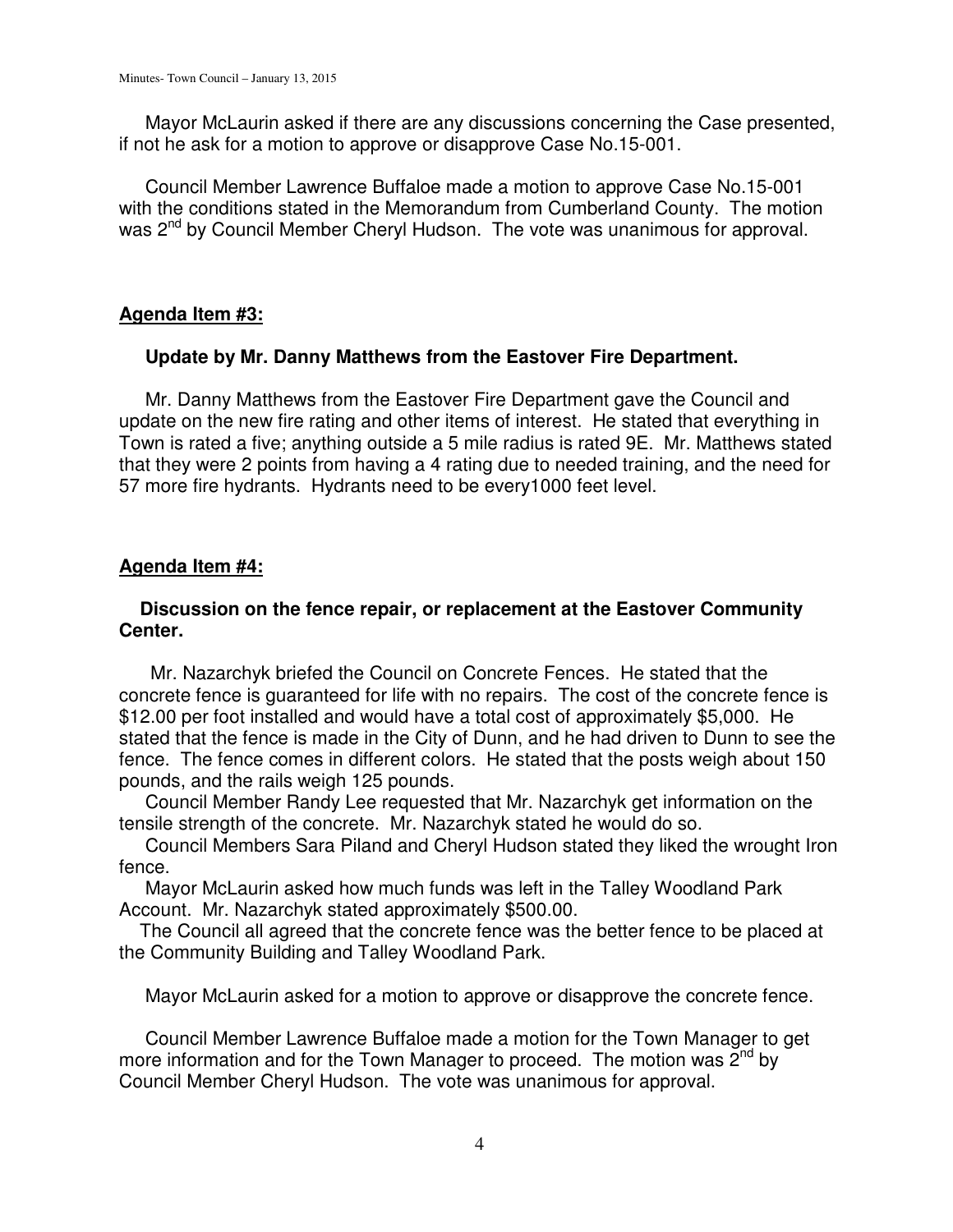#### **Agenda Item #5:**

**Consideration of options for street address for the New Town Hall.** 

 **Option #1: 3130 Church Street** 

 **Option #2: 2161 Middle Road** 

 **Option #3: 4037 School Street** 

 Mayor McLaurin asked the Council to discuss which address would be appropriate for the New Town Hall. Most of the Council members wanted the (Option #2) Middle Road Address, as they stated everyone knows where Middle Road is located. Council Member Willie Geddie stated that he wanted (Option #3) School Street address, as it is consistent with the Community Center address. He stated the Community Center is owned by the Town and is across the street (School Street) from the New Town Hall.

 Mayor McLaurin asked for a motion to approve or disapprove the (Option #2) 2161 Middle Road address or the 4037 School Street address.

 Council Member Randy Lee made a motion to approve (Option #2) 2161 Middle Road as the address for the New Town Hall. The motion was 2<sup>nd</sup> by Council Member Lawrence Buffaloe. The vote for the (Option #2) Middle Road address was 6 ayes and 1 nay. Council Members Hudson, Lee, Buffaloe, Pearce, Piland, and Mayor McLaurin voted aye, and Council Member Geddie voted nay. The motion was approved by a majority of votes 6 to 1, to have the New Town Hall address be (Option #2) 2161 Middle Road.

### **Agenda Item #6:**

#### **Consideration of street closure.**

 Mr. Nazarchyk stated that the Lexington subdivision wants the Town to close a portion of Willowbrae Drive, just past Dunbrook Court next to the canal. Mr. Nazarchyk stated that he does not think this action should be at a cost to the Town.

 Town Attorney Mr. Neil Yarborough stated that there may be some soft cost to the Town; however he feels the Lexington Homeowners Association should pay the cost, especially the two individuals that will gain property from this action.

 Mr. Yarborough stated that a utility easement may be needed. He stated that the Town must advertise in the Fayetteville Observer four times, and certification to the property owners, sent by certified mail. He said a Public Hearing must be published in